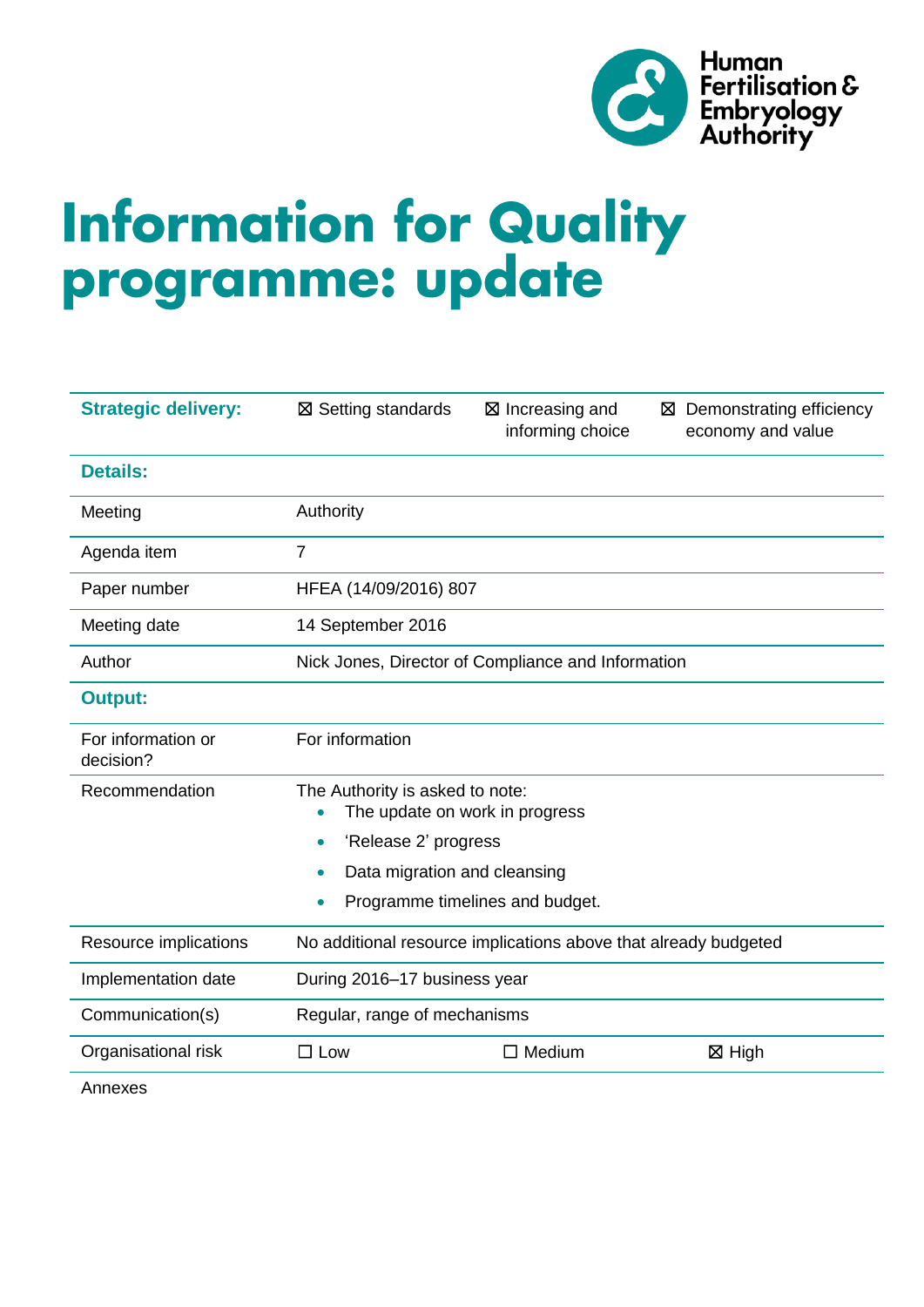# **Background** 1.

- $1.1.$ The Information for Quality (IfQ) programme encompasses:
	- The redesign of our website and Choose a Fertility Clinic (CaFC) function
	- The redesign of the 'Clinic Portal' (used for interacting with clinics) and combining it with data submission functionality that is currently provided in our separate system (used by clinics to submit treatment data to us)
	- A revised dataset and data dictionary which will be submitted for approval by the Standardisation Committee for Care Information (SCCI)
	- A revised Register of treatments, which will include the migration of historical data contained within the existing Register
	- The redesign of our main internal systems that comprise the Authority's Register and supporting IT processes.
- **1.2.** Given the importance of IfQ to our strategy, we update the Authority on progress at each meeting and seek approval for direction and actions.
- **1.3.** This paper updates Members on:
	- Progression to public Beta for 'Release 1' products and plans for live release
	- Progress in relation to Release 2 component and progress with regards to the dataset; data migration and cleansing
	- Programme timelines and budget.

## **Update on work in progress**  $2.$

- 2.1. First, it is important to remind Members that government IT programmes must progress through several approval stages:
	- 'alpha' (build a prototype, test it with users and learn from it)
	- 'beta' (scaling up, a working model)
	- 'public beta' (going public with a beta version, receiving feedback and preparing to go live)
	- 'live' (a tested solution that is ready to release and then continuously improved).
- **2.2.** At the July 2016 meeting of the Authority it was noted that the website had been launched the day before in a private version of beta for clinics only to access. This step was taken to enable clinics to familiarise themselves with the presentation of their Choose a Fertility Clinic data on the website, and to use the Clinic Portal to upload other information to the site, for a two-week period (extended to three weeks) prior to full beta public launch.
- 2.3. The Clinic Portal was released to public beta one week later on 12 July 2016. Further development and improvements will continue throughout beta. We will also seek user feedback, including a structured session in early September in a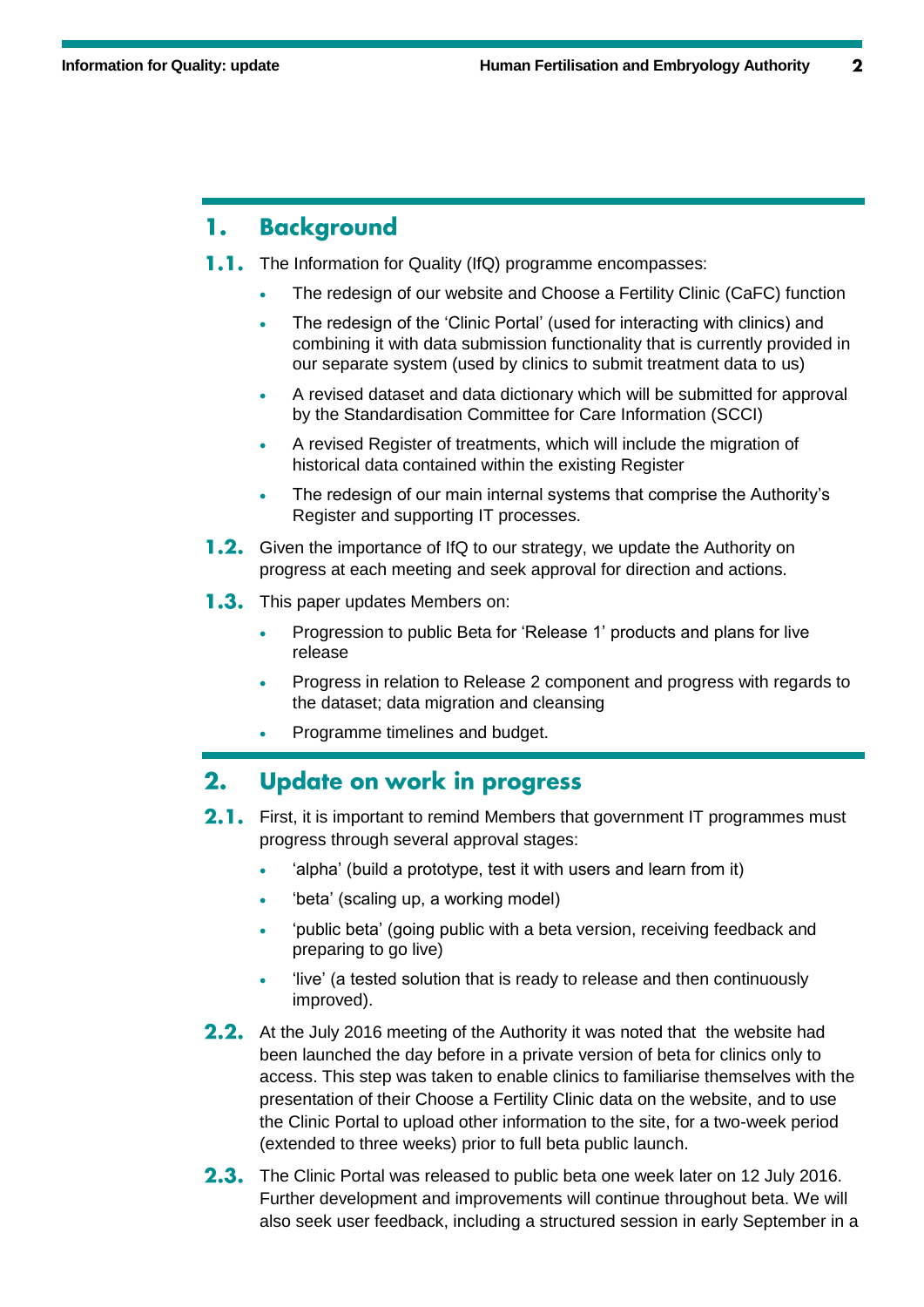'lab' setting where users can feed back their experience directly to our contractor. An update will be provided at the meeting. The Government Digital Service (GDS) assessment of the Clinic Portal to enable progression to 'live' is scheduled for October 2016.

- **2.4.** We had planned to make the beta version of the website available to the public a few weeks after showing it to clinics. However, we were prevented from doing so due to an injunction granted by the High Court on 14 July following an application brought by a clinic. This injunction was lifted following our application and the website proceeded to full public beta on 12 August 2016. The clinic concerned has issued judicial review proceedings and a rolled up hearing is scheduled to take place on 19 and 20 December 2016.
- $2.5.$ Now that we have gone to public beta, we have launched a significant period of user testing and the gathering of feedback about aspects of the website, including the ease of access, the presentation of headline measures, and so on. Visitors to the website are asked to complete a survey, and to date there have been over 500 visits to the beta site.
- **2.6.** The feedback from public beta will be one element of the evidence that will inform the Authority's decision on the final shape of the new website. We will also be inviting the IfQ Advisory Group to meet again to help inform the set of recommendations that we will put to the Authority at its meeting in November.
- 2.7. With the Judicial Review pending we are of the view that it would make sense to postpone the GDS assessment until any legal disputes are resolved. We have therefore scheduled the GDA 'live' assessment for late January 2017.
- 2.8. There are several consequences that flow from this delay. Two operational issues worth highlighting here are:
	- The current HFEA website content management system is dated and is no longer supported by the original supplier, which can lead to instability from time to time. This has been managed to date but this risk remains as long as it remains as our official site.
	- There has been a concentration of resources in preparing the website for beta launch. This reallocation of resources has had an effect on planning assumptions, in particular relating to development work necessary for Release 2 – the data submission module.

## **Progress on Release 2** 3.

3.1. Release 2 work is now progressing with much endeavour. Substantial work has been completed on all the necessary processes and proof of concept such that development work and design work can progress at pace. However, the additional work set out in section 2 above has meant that our end-October 2016 release expectations for EDI users (those clinics submitting directly to the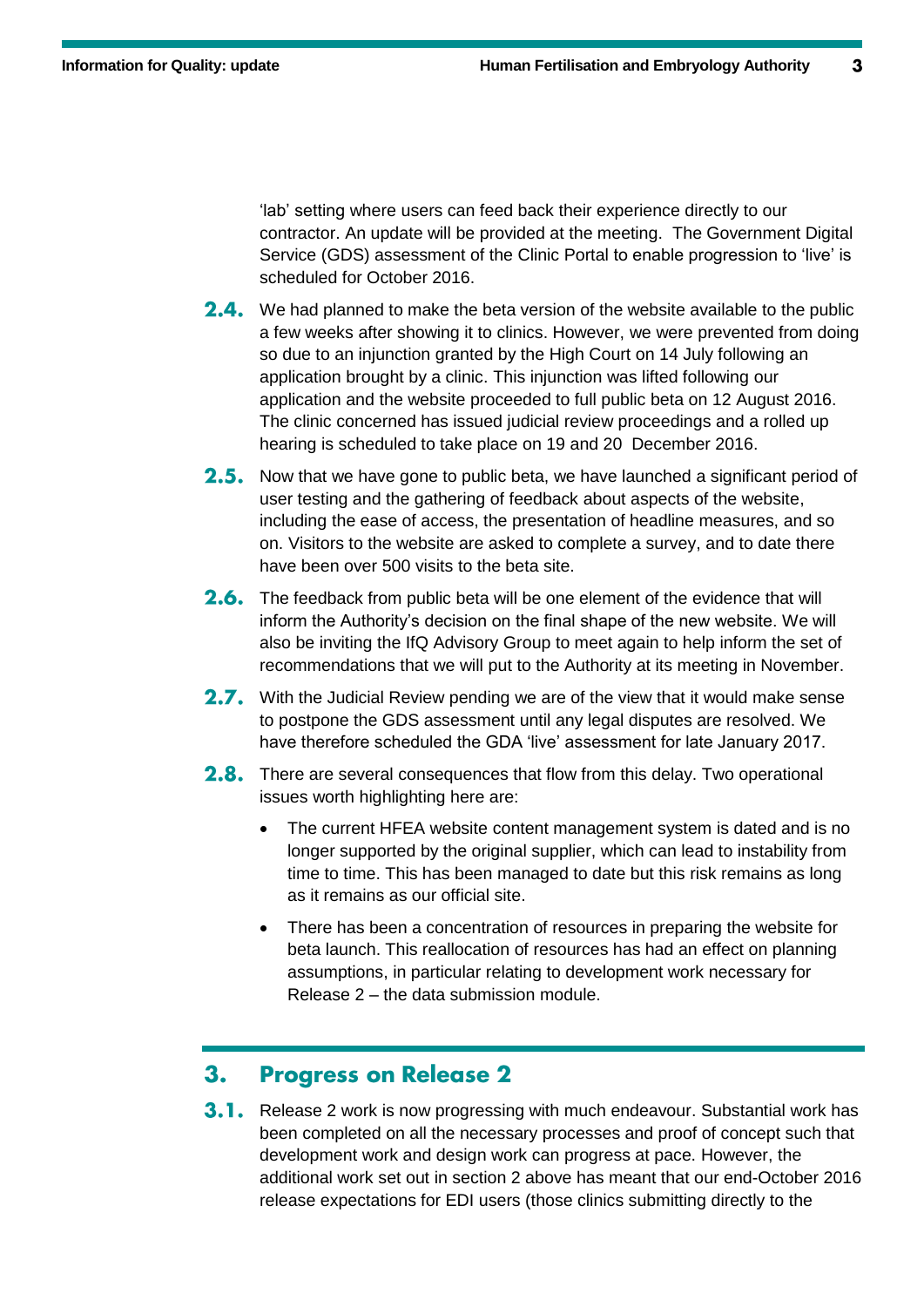HFEA) are unlikely to be met. A revised plan is now being developed and an update will be provided at the meeting.

- **3.2.** That said we are engaging with EPRS providers (suppliers of patient reporting systems to around half of all clinics) and who have been notified of the development path to March 2017 (the latest acceptable implementation date) such that they are well prepared. They have access to the technical architecture that will underpin the system – which has met with general approval. We plan to maintain close levels of engagement to enable gradual adoption of the necessary ways to 'connect' to the Authority and maintain necessary security.
- **3.3.** The Standardisation Committee for Care Information (part of NHS Digital) accreditation process for the 'UK ART dataset' and its implementation is ontrack. It is an intensive process requiring the submission of substantial documentation considered by several committees but is a good external test of the thoroughness by which we have gone about our work.
- **3.4.** Data migration and cleansing
	- Data Cleansing and Migration work is a little behind schedule, also as a result of diversion of some resources. Data cleansing work remains primarily focused on dealing with 'severity 1 issues', with all issues expected to be resolved this month.
	- If necessary, the data migration of the existing (cleansed) database to a new structure can still occur by October 2016. However, this issue will be further addressed alongside broader discussions about overall timeframes for the Programme.
	- Arrangements to provide assurance services for the data migration are now in place. We have commissioned an expert in data migration to provide a review of all steps we have taken and will take prior to transfer. This is intended to provide a further check and balance to the Senior Responsible Owner, and in turn the Audit and Governance Committee.
	- Whilst most clinics have been cooperative in fixing errors (and we worked hard to minimise the quantum of tasks they had to undertake) there are issues with some centres in failing to deal swiftly with our requests and we continue to monitor progress closely, escalating our action as necessary.

### 4. **Programme timelines and budget implications**

- **4.1.** As reported previously, a revised IfQ programme plan was finalised and signed off by the IfQ Programme Board in January 2016, in line with the overall £1.134m agreed by Authority.
- 4.2. This month variance is explained by an underspend originally forecasted for the security consultant. The underspend should balance in the upcoming moths once the work is completed and invoiced.